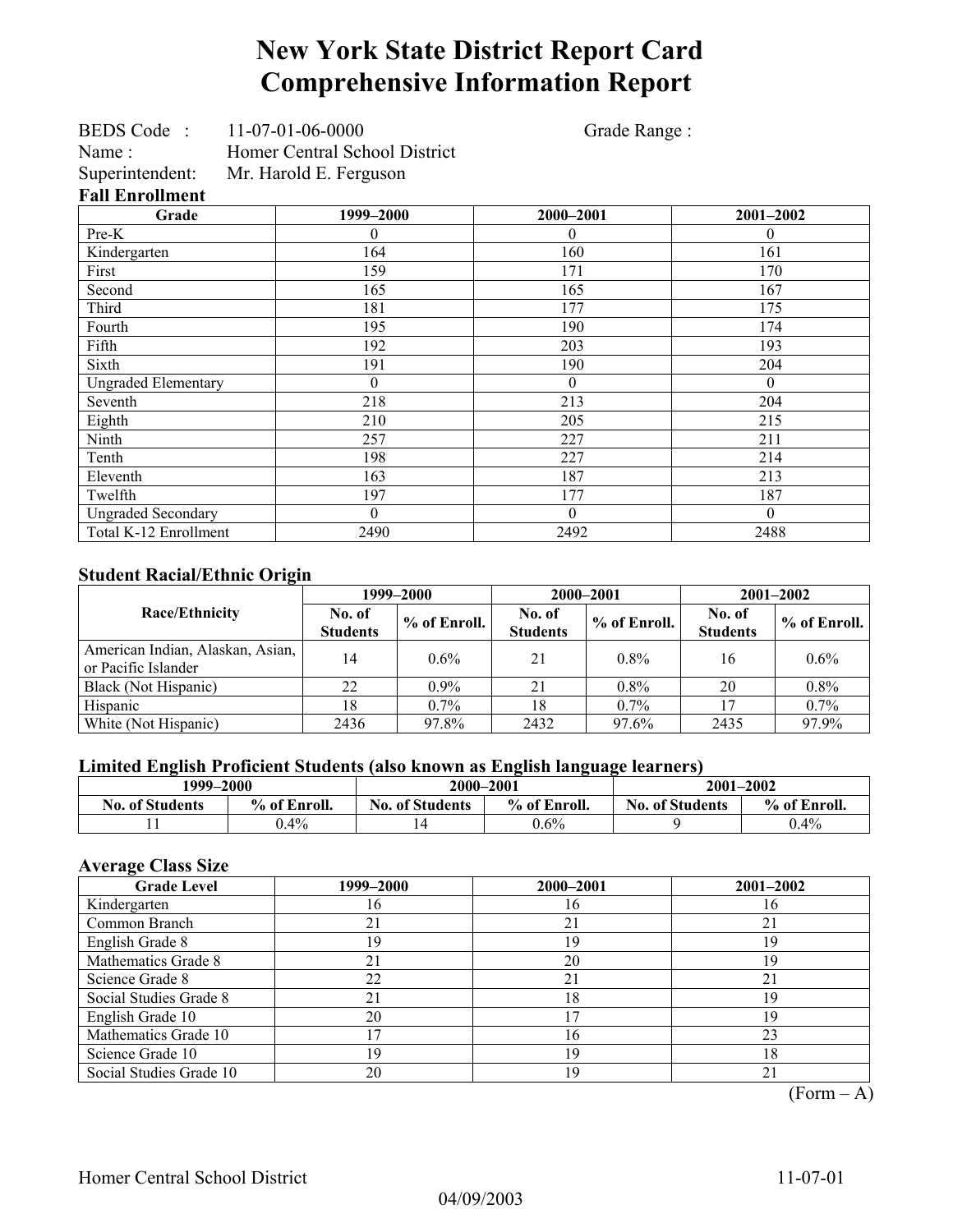#### **District Need to Resource Capacity Category**

| <b>N/RC Category</b> | <b>Description</b>                                                                                 |
|----------------------|----------------------------------------------------------------------------------------------------|
|                      | This is a school district with average student needs in relation to<br>district resource capacity. |

### **Similar School Group and Description**

| <b>Similar School Group</b> | <b>Description</b> |
|-----------------------------|--------------------|
| NА                          | <b>NA</b>          |

All schools within the same N/RC category are divided into three similar school groups defined by the percentage of students in the school who are eligible for the free-lunch program and/or who are limited English proficient (also known as English language learners).

#### **Attendance and Suspension**

|                               | 1998–1999       |         |                 | 1999–2000 | 2000-2001       |         |
|-------------------------------|-----------------|---------|-----------------|-----------|-----------------|---------|
|                               | No. of          | $%$ of  | No. of          | $%$ of    | No. of          | $%$ of  |
|                               | <b>Students</b> | Enroll. | <b>Students</b> | Enroll.   | <b>Students</b> | Enroll. |
| <b>Annual Attendance Rate</b> |                 | 95.2%   |                 | 95.6%     |                 | 95.2%   |
| <b>Student Suspensions</b>    | 109             | 4.2%    | 76              | $3.0\%$   | 101             | 4.1%    |

## **Student Socioeconomic and Stability Indicators**

### **(Percent of Enrollment)**

|                          | 1999–2000 | 2000-2001 | $2001 - 2002$ |
|--------------------------|-----------|-----------|---------------|
| <b>Free Lunch</b>        | $15.4\%$  | 15.1%     | $13.6\%$      |
| <b>Reduced Lunch</b>     | $6.4\%$   | $6.5\%$   | 6.7%          |
| <b>Public Assistance</b> | NA        | NA        | NA            |
| <b>Student Stability</b> | NA        | NA        | NA            |

### **Staff Counts**

| Staff                                 | $2001 - 2002$ |  |  |  |  |  |
|---------------------------------------|---------------|--|--|--|--|--|
| <b>Total Teachers</b>                 | 197           |  |  |  |  |  |
| <b>Total Other Professional Staff</b> | 24            |  |  |  |  |  |
| <b>Total Paraprofessionals</b>        | 53            |  |  |  |  |  |
| Teaching out of Certification*        |               |  |  |  |  |  |
| Teachers with Temporary Licenses      |               |  |  |  |  |  |
|                                       |               |  |  |  |  |  |

\*Teaching out of certification more than on an incidental basis. Teachers with temporary licenses are also counted as teaching out of certification.

 $(Form - B)$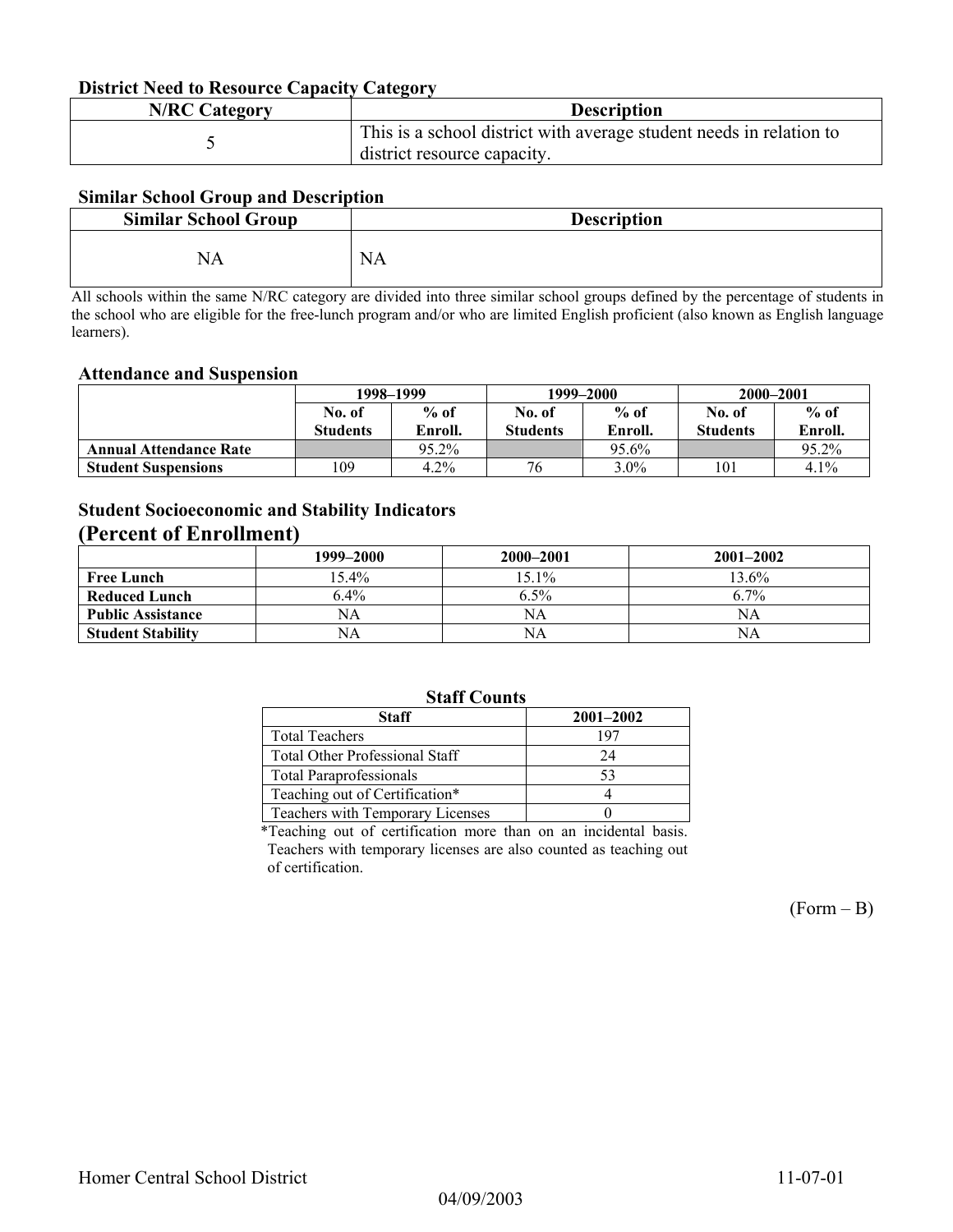# **High School Graduates and Noncompleters**

|                                      | men senoor Graaaates Larming regents Dipromas<br>1999–2000 |                                   |                                                    |                | 2000-2001                         |                                                    |                | $2001 - 2002$                     |                                                    |  |
|--------------------------------------|------------------------------------------------------------|-----------------------------------|----------------------------------------------------|----------------|-----------------------------------|----------------------------------------------------|----------------|-----------------------------------|----------------------------------------------------|--|
|                                      | <b>Total</b><br>Grads                                      | <b>Regents</b><br><b>Diplomas</b> | $\frac{6}{9}$<br><b>Regents</b><br><b>Diplomas</b> | Total<br>Grads | <b>Regents</b><br><b>Diplomas</b> | $\frac{0}{0}$<br><b>Regents</b><br><b>Diplomas</b> | Total<br>Grads | <b>Regents</b><br><b>Diplomas</b> | $\frac{0}{0}$<br><b>Regents</b><br><b>Diplomas</b> |  |
| General<br>Education                 | 164                                                        | 102                               | 62%                                                | 131            | 73                                | 56%                                                | 160            | 104                               | 65%                                                |  |
| Students with<br><b>Disabilities</b> | 21                                                         | 4                                 | 19%                                                | 21             |                                   | 24%                                                | 16             |                                   | 19%                                                |  |
| All Students                         | 185                                                        | 106                               | 57%                                                | 152            | 78                                | 51%                                                | 176            | 107                               | 61%                                                |  |

### **High School Graduates Earning Regents Diplomas\***

\*Only students awarded local diplomas (including local diplomas with Regents endorsements) are counted as high school graduates. Data reported for the 1999–2000 and 2000–2001 school years include August, January, and June graduates. Data reported for the 2001–2002 school year include only January and June graduates.

#### **Distribution of 2001–2002 Graduates (All Students)**

|               | To 4-vear<br>College | To 2-vear<br>College | <b>To Other Post-</b><br>Secondary | To the Military | Emplovment | Other |
|---------------|----------------------|----------------------|------------------------------------|-----------------|------------|-------|
| <b>Number</b> | ບມ                   | 48                   |                                    |                 | ے ر        |       |
| Percent       | 47%                  | 27%                  | 2%                                 | 4%              | 18%        | 2%    |

#### **Number of High School Completers with Disabilities in 2001–2002**

| Graduates*<br>(a) | <b>Regents</b><br><b>Diplomas</b><br>Ъ) | <b>IEP Diplomas</b><br>or Certificates<br>c | All 2001-2002<br><b>Completers</b><br>$(a+c)$ |
|-------------------|-----------------------------------------|---------------------------------------------|-----------------------------------------------|
|                   |                                         |                                             |                                               |

\*Local Diplomas (including local diplomas with Regents endorsements)

#### **High School Noncompletion Rates**

|                        |                            |                 | 1999-2000 |                 | 2000-2001 | 2001-2002       |         |
|------------------------|----------------------------|-----------------|-----------|-----------------|-----------|-----------------|---------|
|                        |                            | No. of          | $%$ of    | No. of          | $%$ of    | No. of          | $%$ of  |
|                        |                            | <b>Students</b> | Enroll.   | <b>Students</b> | Enroll.   | <b>Students</b> | Enroll. |
| General-               | Dropped Out                |                 |           |                 |           | 13              | $1.6\%$ |
| <b>Education</b>       | Entered GED Program*       |                 |           |                 |           |                 | $0.1\%$ |
| <b>Students</b>        | <b>Total Noncompleters</b> |                 |           |                 |           | 14              | 1.7%    |
| <b>Students</b>        | Dropped Out                |                 |           |                 |           | π               | $0.8\%$ |
| with                   | Entered GED Program*       |                 |           |                 |           | $\theta$        | $0.0\%$ |
| <b>Disabilities</b>    | <b>Total Noncompleters</b> |                 |           |                 |           | г.              | $0.8\%$ |
|                        | Dropped Out                | 13              | 1.6%      | 14              | $1.7\%$   | 20              | $2.4\%$ |
| All<br><b>Students</b> | Entered GED Program*       | $\Omega$        | $0.0\%$   |                 | $0.6\%$   |                 | $0.1\%$ |
|                        | <b>Total Noncompleters</b> | 13              | $1.6\%$   | 19              | $2.3\%$   | 21              | $2.5\%$ |

\*The number and percentage of students who left K-12, diploma-bound systems and entered an alternative program leading to a high school equivalency diploma.

 $(Form - C)$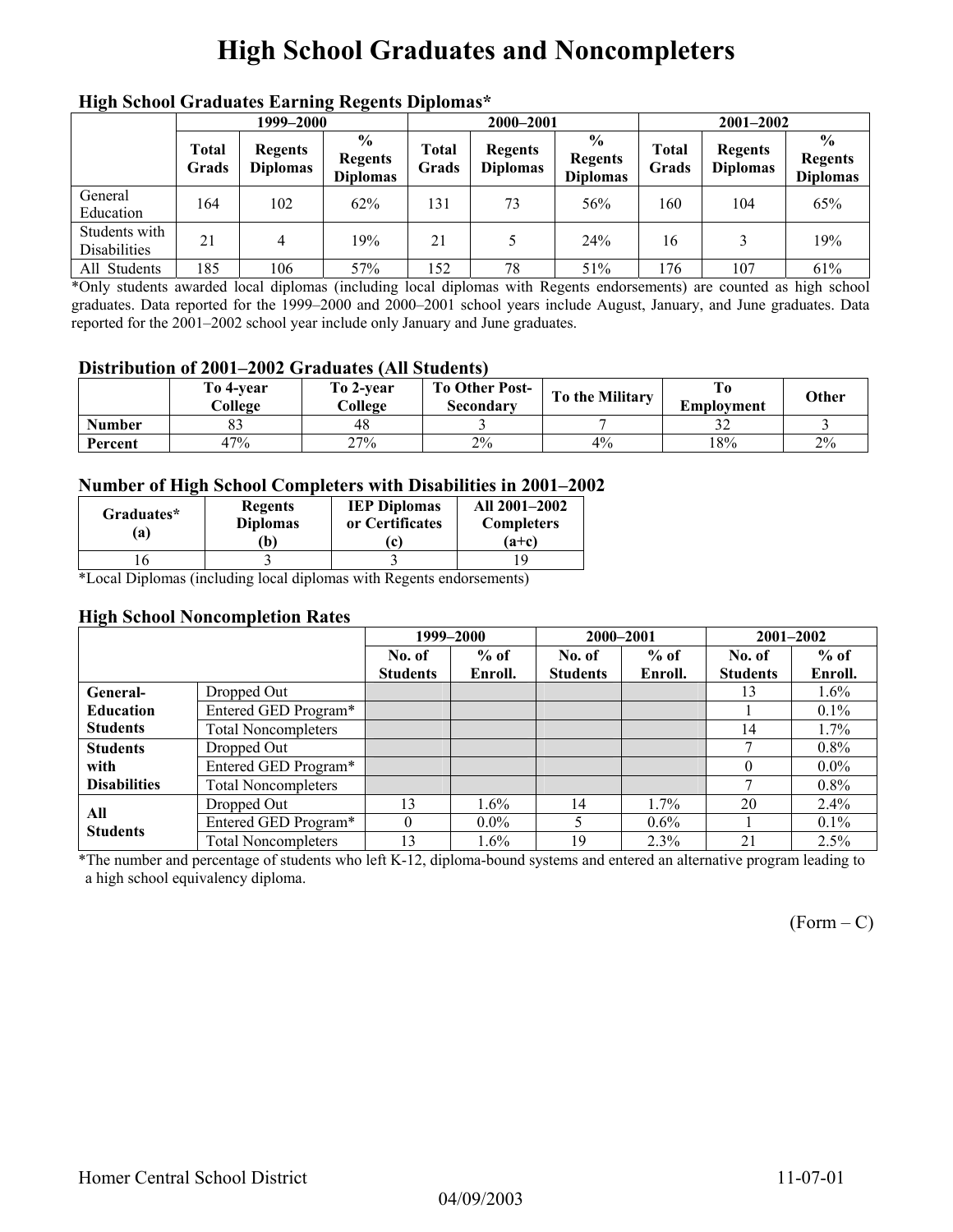# **Second Language Proficiency Examinations**

### **General-Education Students**

| <b>Test</b> | 1999–2000         |           |                   | 2000-2001 | $2001 - 2002$     |           |  |
|-------------|-------------------|-----------|-------------------|-----------|-------------------|-----------|--|
|             | <b>No. Tested</b> | % Passing | <b>No. Tested</b> | % Passing | <b>No. Tested</b> | % Passing |  |
| French      |                   |           |                   |           |                   |           |  |
| German      |                   | 100%      |                   |           |                   | 100%      |  |
| Italian     |                   | 0%        |                   | 0%        |                   | $0\%$     |  |
| Latin       |                   | $0\%$     |                   | 0%        |                   | $0\%$     |  |
| Spanish     | 26                | 77%       |                   | 100%      |                   | 100%      |  |

### **Students with Disabilities**

| <b>Test</b> | 1999–2000         |           |                   | 2000-2001 | $2001 - 2002$     |           |  |
|-------------|-------------------|-----------|-------------------|-----------|-------------------|-----------|--|
|             | <b>No. Tested</b> | % Passing | <b>No. Tested</b> | % Passing | <b>No. Tested</b> | % Passing |  |
| French      |                   | $0\%$     |                   | $0\%$     |                   | $0\%$     |  |
| German      |                   | $0\%$     |                   | $0\%$     |                   | $0\%$     |  |
| Italian     |                   | $0\%$     |                   | $0\%$     |                   | $0\%$     |  |
| Latin       |                   | $0\%$     |                   | $0\%$     |                   | $0\%$     |  |
| Spanish     |                   | $0\%$     |                   | $0\%$     |                   | $0\%$     |  |

(Form – D)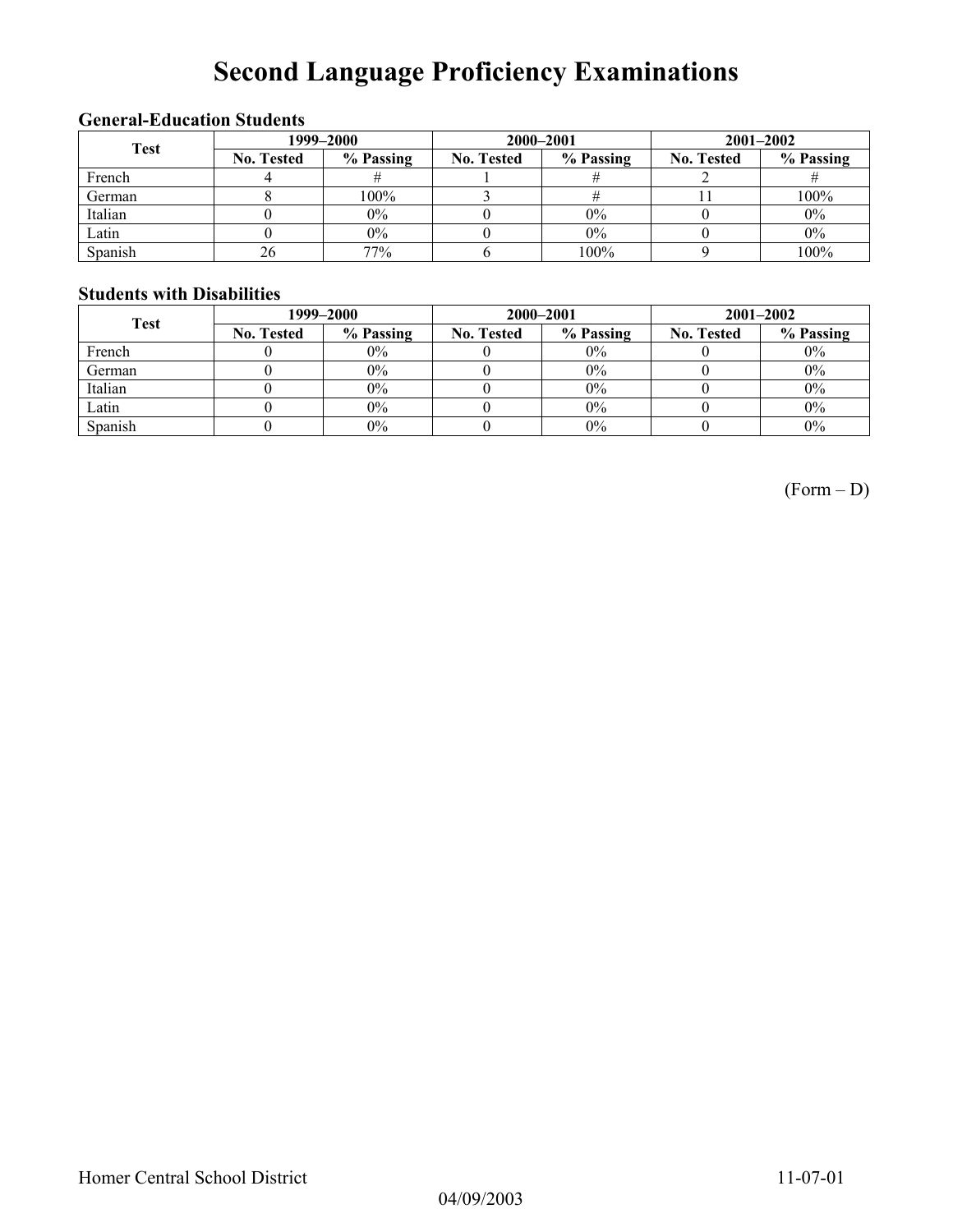# **Regents Competency Tests**

### **General-Education Students**

| <b>Test</b>        | 1999–2000         |           |            | 2000-2001 | $2001 - 2002$     |           |
|--------------------|-------------------|-----------|------------|-----------|-------------------|-----------|
|                    | <b>No. Tested</b> | % Passing | No. Tested | % Passing | <b>No. Tested</b> | % Passing |
| <b>Mathematics</b> |                   | 0%        |            | $0\%$     |                   |           |
| Science            | .4                | 71%       |            |           |                   |           |
| Reading            |                   |           |            |           |                   |           |
| Writing            |                   |           |            |           |                   |           |
| Global Studies     |                   | 33%       |            |           |                   | $0\%$     |
| U.S. Hist & Gov't  | 22                | 82%       |            | 43%       |                   |           |

### **Students with Disabilities**

| <b>Test</b>       | 1999–2000         |           |                   | 2000-2001 | $2001 - 2002$     |           |  |
|-------------------|-------------------|-----------|-------------------|-----------|-------------------|-----------|--|
|                   | <b>No. Tested</b> | % Passing | <b>No. Tested</b> | % Passing | <b>No. Tested</b> | % Passing |  |
| Mathematics       |                   | 80%       |                   | 80%       |                   | 91%       |  |
| Science           |                   |           | 10                | 50%       |                   | 100%      |  |
| Reading           |                   | $0\%$     |                   |           |                   | $0\%$     |  |
| Writing           |                   | $0\%$     |                   |           |                   |           |  |
| Global Studies    |                   | $0\%$     |                   |           |                   |           |  |
| U.S. Hist & Gov't |                   | 83%       |                   | 50%       |                   |           |  |

 $(Form - E)$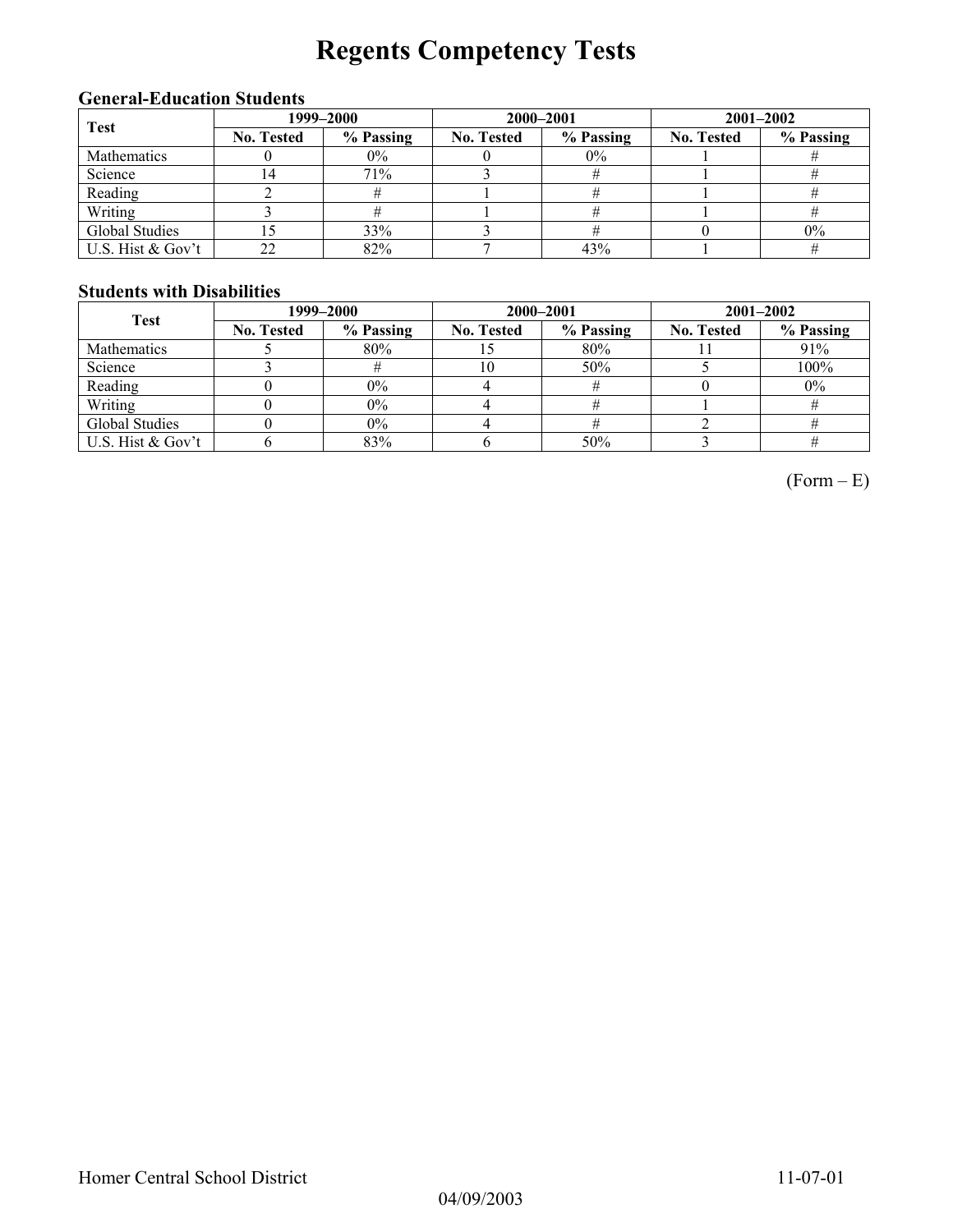|                                                                   |                  | <b>All Students</b>          |                                                 |                  | <b>Students with Disabilities</b> |                         |  |  |
|-------------------------------------------------------------------|------------------|------------------------------|-------------------------------------------------|------------------|-----------------------------------|-------------------------|--|--|
|                                                                   | 2000             | 2001                         | 2002                                            | 2000             | 2001                              | 2002                    |  |  |
|                                                                   |                  | <b>Comprehensive English</b> |                                                 |                  |                                   |                         |  |  |
| Number Tested                                                     | 197              | 195                          | 202                                             | 27               | 10                                | 19                      |  |  |
| Number Scoring 55-100                                             | 193              | 185                          | 200                                             | 25               | 10                                | 18                      |  |  |
| Number Scoring 65-100                                             | 164              | 169                          | 188                                             | 10               | 9                                 | 12                      |  |  |
| Number Scoring 85-100                                             | 30               | 46                           | 76                                              | $\mathbf{1}$     | $\mathbf{0}$                      | $\boldsymbol{0}$        |  |  |
| Percentage of Tested Scoring 55-100                               | 98%              | 95%                          | 99%                                             | 93%              | 100%                              | 95%                     |  |  |
| Percentage of Tested Scoring 65-100                               | 83%              | 87%                          | 93%                                             | 37%              | 90%                               | 63%                     |  |  |
| Percentage of Tested Scoring 85-100                               | 15%              | 24%                          | 38%                                             | 4%               | $0\%$                             | $0\%$                   |  |  |
| Sequential Mathematics, Course I (last administered January 2002) |                  |                              |                                                 |                  |                                   |                         |  |  |
| Number Tested                                                     | 260              | 223                          | 62                                              | $\theta$         | 26                                | 18                      |  |  |
| Number Scoring 55-100                                             | 228              | 192                          | 31                                              | $\mathbf{0}$     | 14                                | 6                       |  |  |
| Number Scoring 65-100                                             | 216              | 171                          | 18                                              | $\boldsymbol{0}$ | 10                                | $\overline{\mathbf{3}}$ |  |  |
| Number Scoring 85-100                                             | 133              | 85                           | $\overline{3}$                                  | $\boldsymbol{0}$ | $\overline{4}$                    | $\mathbf{1}$            |  |  |
| Percentage of Tested Scoring 55-100                               | 88%              | 86%                          | $50\%$                                          | $0\%$            | 54%                               | 33%                     |  |  |
| Percentage of Tested Scoring 65-100                               | 83%              | 77%                          | 29%                                             | $0\%$            | 38%                               | 17%                     |  |  |
| Percentage of Tested Scoring 85-100                               | 51%              | 38%                          | 5%                                              | $0\%$            | 15%                               | 6%                      |  |  |
| <b>Mathematics A</b>                                              |                  |                              |                                                 |                  |                                   |                         |  |  |
| Number Tested                                                     | $\boldsymbol{0}$ | $\theta$                     | 60                                              | $\boldsymbol{0}$ | $\boldsymbol{0}$                  | 15                      |  |  |
| Number Scoring 55-100                                             | $\overline{0}$   | $\overline{0}$               | $\overline{19}$                                 | $\boldsymbol{0}$ | $\mathbf{0}$                      | $\overline{2}$          |  |  |
| Number Scoring 65-100                                             | $\mathbf{0}$     | $\overline{0}$               | $\overline{7}$                                  | $\mathbf{0}$     | $\boldsymbol{0}$                  | $\overline{2}$          |  |  |
| Number Scoring 85-100                                             | $\mathbf{0}$     | $\overline{0}$               | $\boldsymbol{0}$                                | $\boldsymbol{0}$ | $\mathbf{0}$                      | $\mathbf{0}$            |  |  |
| Percentage of Tested Scoring 55-100                               | $0\%$            | $0\%$                        | 32%                                             | $0\%$            | $0\%$                             | 13%                     |  |  |
| Percentage of Tested Scoring 65-100                               | $0\%$            | $0\%$                        | 12%                                             | $0\%$            | $0\%$                             | 13%                     |  |  |
| Percentage of Tested Scoring 85-100                               | 0%               | 0%                           | 0%                                              | $0\%$            | $0\%$                             | $0\%$                   |  |  |
|                                                                   |                  |                              | Global Studies (last administered January 2000) |                  |                                   |                         |  |  |
| Number Tested                                                     | $\mathbf{0}$     |                              |                                                 | $\mathbf{0}$     |                                   |                         |  |  |
| Number Scoring 55-100                                             | $\mathbf{0}$     |                              |                                                 | $\boldsymbol{0}$ |                                   |                         |  |  |
| Number Scoring 65-100                                             | $\mathbf{0}$     |                              |                                                 | $\boldsymbol{0}$ |                                   |                         |  |  |
| Number Scoring 85-100                                             | $\overline{0}$   |                              |                                                 | $\overline{0}$   |                                   |                         |  |  |
| Percentage of Tested Scoring 55-100                               | $\overline{0\%}$ |                              |                                                 | $0\%$            |                                   |                         |  |  |
| Percentage of Tested Scoring 65-100                               | $0\%$            |                              |                                                 | $0\%$            |                                   |                         |  |  |
| Percentage of Tested Scoring 85-100                               | 0%               |                              |                                                 | 0%               |                                   |                         |  |  |
| Global History and Geography (first administered June 2000)       |                  |                              |                                                 |                  |                                   |                         |  |  |
| Number Tested                                                     | 186              | 227                          | 185                                             | $\mathbf{0}$     | 17                                | 25                      |  |  |
| Number Scoring 55-100                                             | 179              | 222                          | 175                                             | $\boldsymbol{0}$ | 15                                | $\overline{23}$         |  |  |
| Number Scoring 65-100                                             | 168              | 210                          | $\overline{159}$                                | $\overline{0}$   | $\overline{14}$                   | $\overline{16}$         |  |  |
| Number Scoring 85-100                                             | 53               | 76                           | $\overline{61}$                                 | $\overline{0}$   | $\mathbf{1}$                      | $\overline{0}$          |  |  |
| Percentage of Tested Scoring 55-100                               | 96%              | 98%                          | 95%                                             | 0%               | 88%                               | 92%                     |  |  |
| Percentage of Tested Scoring 65-100                               | 90%              | 93%                          | 86%                                             | $0\%$            | 82%                               | 64%                     |  |  |
| Percentage of Tested Scoring 85-100                               | $\frac{1}{28\%}$ | 33%                          | 33%                                             | 0%               | 6%                                | 0%                      |  |  |

(Form – F)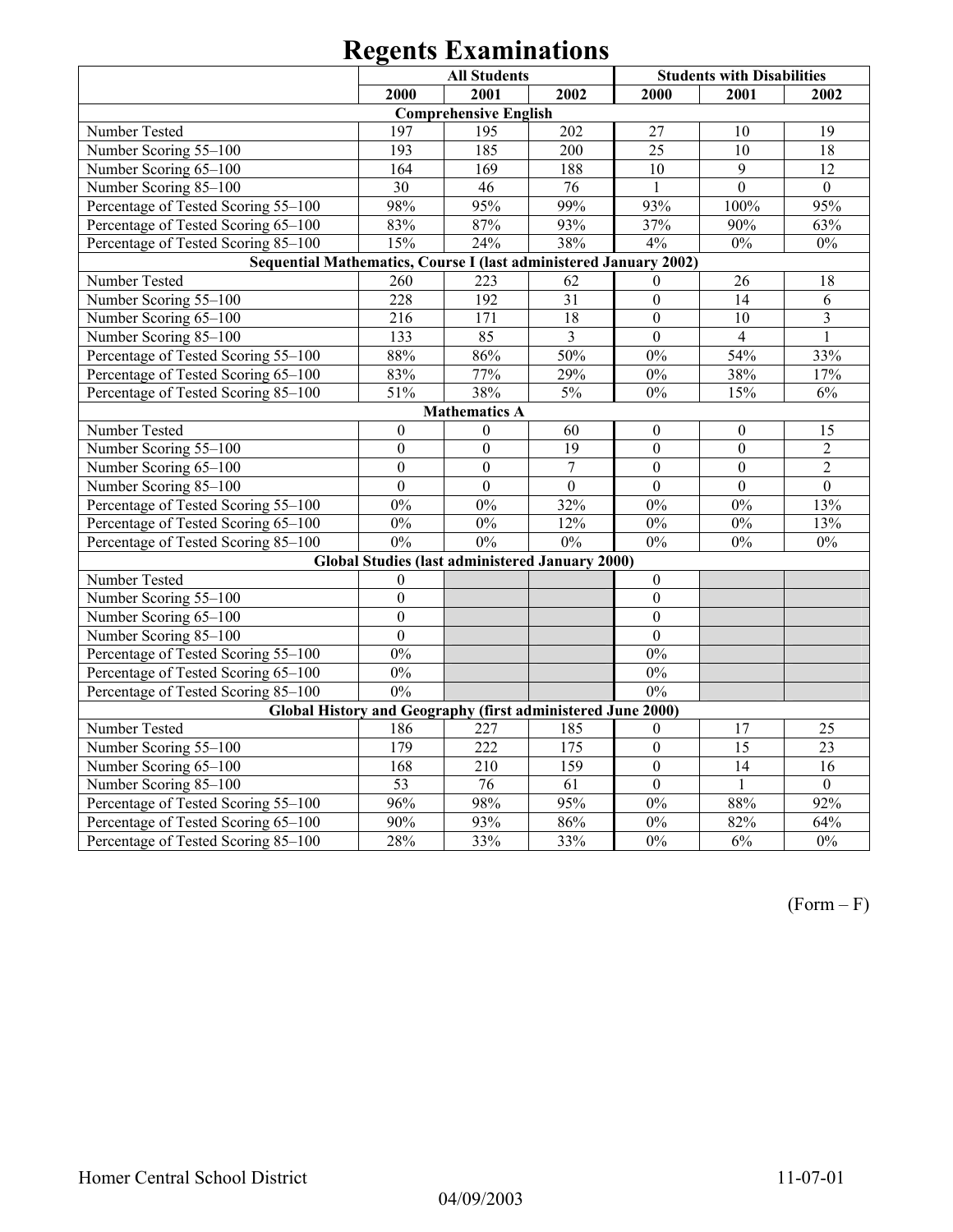|                                                                      |      | <b>All Students</b>                               |      |                 | <b>Students with Disabilities</b> |                |
|----------------------------------------------------------------------|------|---------------------------------------------------|------|-----------------|-----------------------------------|----------------|
|                                                                      | 2000 | 2001                                              | 2002 | 2000            | 2001                              | 2002           |
| U.S. History and Government (last administered January 2001)         |      |                                                   |      |                 |                                   |                |
| Number Tested                                                        | 180  | 19                                                |      | 4               | $\overline{2}$                    |                |
| Number Scoring 55-100                                                | 152  | 17                                                |      | #               | #                                 |                |
| Number Scoring 65-100                                                | 123  | 12                                                |      | $\frac{1}{2}$   | #                                 |                |
| Number Scoring 85-100                                                | 35   | $\overline{2}$                                    |      | #               | $\#$                              |                |
| Percentage of Tested Scoring 55-100                                  | 84%  | 89%                                               |      | $#$             | $\#$                              |                |
| Percentage of Tested Scoring 65-100                                  | 68%  | 63%                                               |      | $\overline{\#}$ | $\#$                              |                |
| Percentage of Tested Scoring 85-100                                  | 19%  | 11%                                               |      | #               | $\overline{\#}$                   |                |
| U.S. History and Government (first administered June 2001)           |      |                                                   |      |                 |                                   |                |
| Number Tested                                                        |      | 171                                               | 221  |                 | 14                                | 19             |
| Number Scoring 55-100                                                |      | 165                                               | 206  |                 | 11                                | 15             |
| Number Scoring 65-100                                                |      | 154                                               | 180  |                 | 11                                | 12             |
| Number Scoring 85-100                                                |      | 88                                                | 78   |                 | $\overline{2}$                    | $\overline{3}$ |
| Percentage of Tested Scoring 55-100                                  |      | 96%                                               | 93%  |                 | 79%                               | 79%            |
| Percentage of Tested Scoring 65-100                                  |      | 90%                                               | 81%  |                 | 79%                               | 63%            |
| Percentage of Tested Scoring 85-100                                  |      | 51%                                               | 35%  |                 | 14%                               | 16%            |
|                                                                      |      | Living Environment (first administered June 2001) |      |                 |                                   |                |
| Number Tested                                                        |      | 161                                               | 162  |                 | $\overline{7}$                    | 12             |
| Number Scoring 55-100                                                |      | 161                                               | 157  |                 | $\overline{7}$                    | 10             |
| Number Scoring 65-100                                                |      | 158                                               | 153  |                 | $\overline{7}$                    | 8              |
| Number Scoring 85-100                                                |      | 42                                                | 61   |                 |                                   | $\mathbf{1}$   |
| Percentage of Tested Scoring 55-100                                  |      | 100%                                              | 97%  |                 | 100%                              | 83%            |
| Percentage of Tested Scoring 65-100                                  |      | 98%                                               | 94%  |                 | 100%                              | 67%            |
| Percentage of Tested Scoring 85-100                                  |      | 26%                                               | 38%  |                 | 14%                               | $8\%$          |
| <b>Physical Setting/Earth Science (first administered June 2001)</b> |      |                                                   |      |                 |                                   |                |
| Number Tested                                                        |      | 207                                               | 197  |                 | 32                                | 24             |
| Number Scoring 55-100                                                |      | 189                                               | 182  |                 | 21                                | 21             |
| Number Scoring 65-100                                                |      | 177                                               | 173  |                 | 16                                | 19             |
| Number Scoring 85-100                                                |      | 80                                                | 72   |                 | $\overline{2}$                    | $\overline{4}$ |
| Percentage of Tested Scoring 55-100                                  |      | 91%                                               | 92%  |                 | 66%                               | 88%            |
| Percentage of Tested Scoring 65-100                                  |      | 86%                                               | 88%  |                 | 50%                               | 79%            |
| Percentage of Tested Scoring 85-100                                  |      | 39%                                               | 37%  |                 | 6%                                | 17%            |

 $(Form - G)$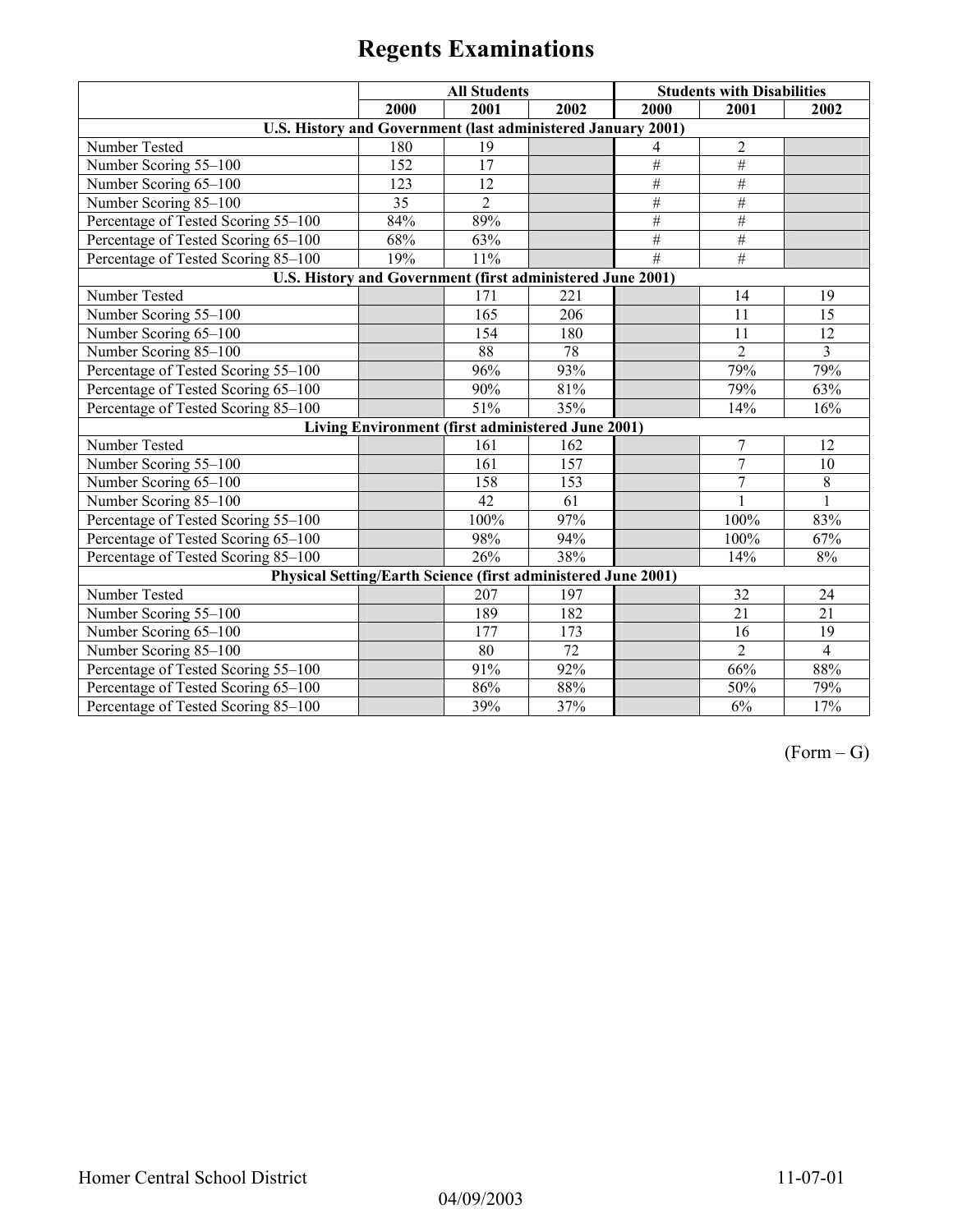# **Average Grade Enrollment**

### **All Students**

| Year | Grade 9<br><b>Enrollment</b><br>(June) | Grade 10<br>Enrollment<br>(June) | Grade 11<br><b>Enrollment</b><br>(June) | Grade 12<br><b>Enrollment</b><br>(June) | AGE* |
|------|----------------------------------------|----------------------------------|-----------------------------------------|-----------------------------------------|------|
| 2000 | 240                                    | 188                              | 165                                     | 191                                     | 196  |
| 2001 | 236                                    | 221                              | 182                                     | 171                                     | 203  |
| 2002 | 208                                    | 207                              | 215                                     | 191                                     | 205  |

\*In schools with no grade 9–12 enrollment, AGE is the grade 8 enrollment as reported through LEAP.

#### **Students with Disabilities**

| Year | Grade 9<br><b>Enrollment</b><br>(June) | <b>Grade 10</b><br><b>Enrollment</b><br>(June) | Grade 11<br><b>Enrollment</b><br>(June) | Grade 12<br><b>Enrollment</b><br>(June) | AGE* |
|------|----------------------------------------|------------------------------------------------|-----------------------------------------|-----------------------------------------|------|
| 2000 | 37                                     | 29                                             | 33                                      | 22                                      | 30   |
| 2001 | 51                                     | 40                                             | 26                                      | 32                                      | 37   |
| 2002 | 27                                     | 42                                             | 19                                      | 20                                      | 27   |

\*In schools with no grade 9–12 enrollment, AGE is the grade 8 enrollment as reported through LEAP.

(Form – H)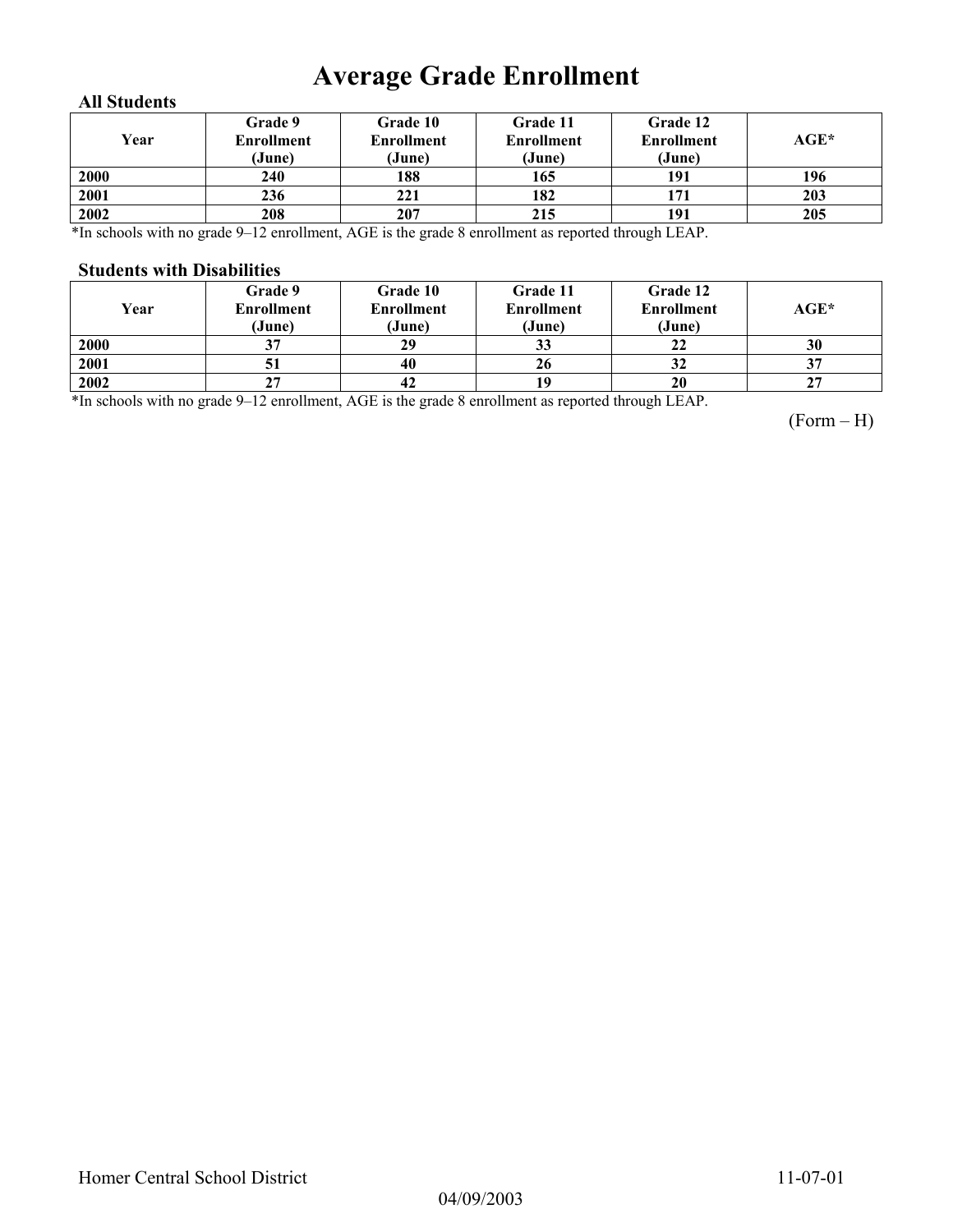|                                       |                  | <b>All Students</b>          |                  | <b>Students with Disabilities</b> |                  |                  |
|---------------------------------------|------------------|------------------------------|------------------|-----------------------------------|------------------|------------------|
|                                       | 2000             | 2001                         | 2002             | 2000                              | 2001             | 2002             |
| <b>Average Grade Enrollment (AGE)</b> | 196              | 203                          | 205              | 30                                | 37               | 27               |
|                                       |                  | <b>Comprehensive French</b>  |                  |                                   |                  |                  |
| Number Tested                         | 23               | 21                           | 44               | $\mathbf{0}$                      | $\mathbf{0}$     | $\mathbf{0}$     |
| Number Scoring 55-100                 | $\overline{23}$  | $\overline{21}$              | $\overline{43}$  | $\overline{0}$                    | $\overline{0}$   | $\overline{0}$   |
| Number Scoring 65-100                 | $\overline{23}$  | $\overline{20}$              | 40               | $\overline{0}$                    | $\overline{0}$   | $\boldsymbol{0}$ |
| Number Scoring 85-100                 | 11               | 13                           | 17               | $\mathbf{0}$                      | $\mathbf{0}$     | $\mathbf{0}$     |
| Percentage of AGE Tested              | 12%              | 10%                          | 21%              | 0%                                | 0%               | 0%               |
| Percentage of AGE Scoring 55-100      | 12%              | 10%                          | 21%              | 0%                                | 0%               | 0%               |
| Percentage of AGE Scoring 65-100      | 12%              | 10%                          | 20%              | $0\%$                             | $0\%$            | $0\%$            |
| Percentage of AGE Scoring 85-100      | 6%               | 6%                           | 8%               | 0%                                | $0\%$            | $\overline{0\%}$ |
| Percentage of Tested Scoring 65-100   | 100%             | 95%                          | 91%              | $0\%$                             | 0%               | $0\%$            |
|                                       |                  | <b>Comprehensive Italian</b> |                  |                                   |                  |                  |
| Number Tested                         | $\theta$         | $\theta$                     | $\boldsymbol{0}$ | $\boldsymbol{0}$                  | $\theta$         | $\mathbf{0}$     |
| Number Scoring 55-100                 | $\boldsymbol{0}$ | $\boldsymbol{0}$             | $\boldsymbol{0}$ | $\boldsymbol{0}$                  | $\boldsymbol{0}$ | $\boldsymbol{0}$ |
| Number Scoring 65-100                 | $\overline{0}$   | $\mathbf{0}$                 | $\boldsymbol{0}$ | $\overline{0}$                    | $\mathbf{0}$     | $\boldsymbol{0}$ |
| Number Scoring 85-100                 | $\mathbf{0}$     | $\overline{0}$               | $\overline{0}$   | $\overline{0}$                    | $\overline{0}$   | $\overline{0}$   |
| Percentage of AGE Tested              | 0%               | 0%                           | 0%               | 0%                                | 0%               | 0%               |
| Percentage of AGE Scoring 55-100      | $0\%$            | $0\%$                        | $0\%$            | 0%                                | $0\%$            | $0\%$            |
| Percentage of AGE Scoring 65-100      | 0%               | 0%                           | 0%               | 0%                                | 0%               | 0%               |
| Percentage of AGE Scoring 85-100      | 0%               | 0%                           | 0%               | 0%                                | 0%               | 0%               |
| Percentage of Tested Scoring 65-100   | 0%               | 0%                           | 0%               | 0%                                | 0%               | $\overline{0\%}$ |
|                                       |                  | <b>Comprehensive German</b>  |                  |                                   |                  |                  |
| Number Tested                         | 6                | 15                           | 17               | $\boldsymbol{0}$                  | 1                | $\boldsymbol{0}$ |
| Number Scoring 55-100                 | 6                | $\overline{15}$              | 17               | $\overline{0}$                    | #                | $\overline{0}$   |
| Number Scoring 65-100                 | 6                | 14                           | 16               | $\boldsymbol{0}$                  | $\overline{\#}$  | $\boldsymbol{0}$ |
| Number Scoring 85-100                 | 5                | $\overline{8}$               | $\overline{6}$   | $\overline{0}$                    | $\overline{\#}$  | $\overline{0}$   |
| Percentage of AGE Tested              | 3%               | 7%                           | 8%               | 0%                                | $\#$             | 0%               |
| Percentage of AGE Scoring 55-100      | 3%               | 7%                           | $8\%$            | $0\%$                             | $\#$             | $0\%$            |
| Percentage of AGE Scoring 65-100      | 3%               | 7%                           | $8\%$            | $0\%$                             | $\overline{\#}$  | $0\%$            |
| Percentage of AGE Scoring 85-100      | 3%               | 4%                           | 3%               | 0%                                | #                | 0%               |
| Percentage of Tested Scoring 65-100   | 100%             | 93%                          | 94%              | 0%                                | #                | 0%               |
|                                       |                  | <b>Comprehensive Hebrew</b>  |                  |                                   |                  |                  |
| Number Tested                         | $\theta$         | $\mathbf{0}$                 | $\boldsymbol{0}$ | $\boldsymbol{0}$                  | $\mathbf{0}$     | $\boldsymbol{0}$ |
| Number Scoring 55-100                 | $\overline{0}$   | $\overline{0}$               | $\Omega$         | $\overline{0}$                    | $\overline{0}$   | $\theta$         |
| Number Scoring 65-100                 | $\mathbf{0}$     | $\overline{0}$               | $\boldsymbol{0}$ | $\overline{0}$                    | $\boldsymbol{0}$ | $\boldsymbol{0}$ |
| Number Scoring 85-100                 | $\boldsymbol{0}$ | $\boldsymbol{0}$             | $\boldsymbol{0}$ | $\boldsymbol{0}$                  | $\boldsymbol{0}$ | $\boldsymbol{0}$ |
| Percentage of AGE Tested              | 0%               | 0%                           | 0%               | 0%                                | 0%               | 0%               |
| Percentage of AGE Scoring 55-100      | 0%               | 0%                           | 0%               | 0%                                | 0%               | 0%               |
| Percentage of AGE Scoring 65-100      | $0\%$            | $0\%$                        | $0\%$            | $0\%$                             | $0\%$            | $0\%$            |
| Percentage of AGE Scoring 85-100      | 0%               | 0%                           | 0%               | 0%                                | $0\%$            | 0%               |
| Percentage of Tested Scoring 65-100   | 0%               | 0%                           | 0%               | 0%                                | 0%               | 0%               |

(Form – I)

04/09/2003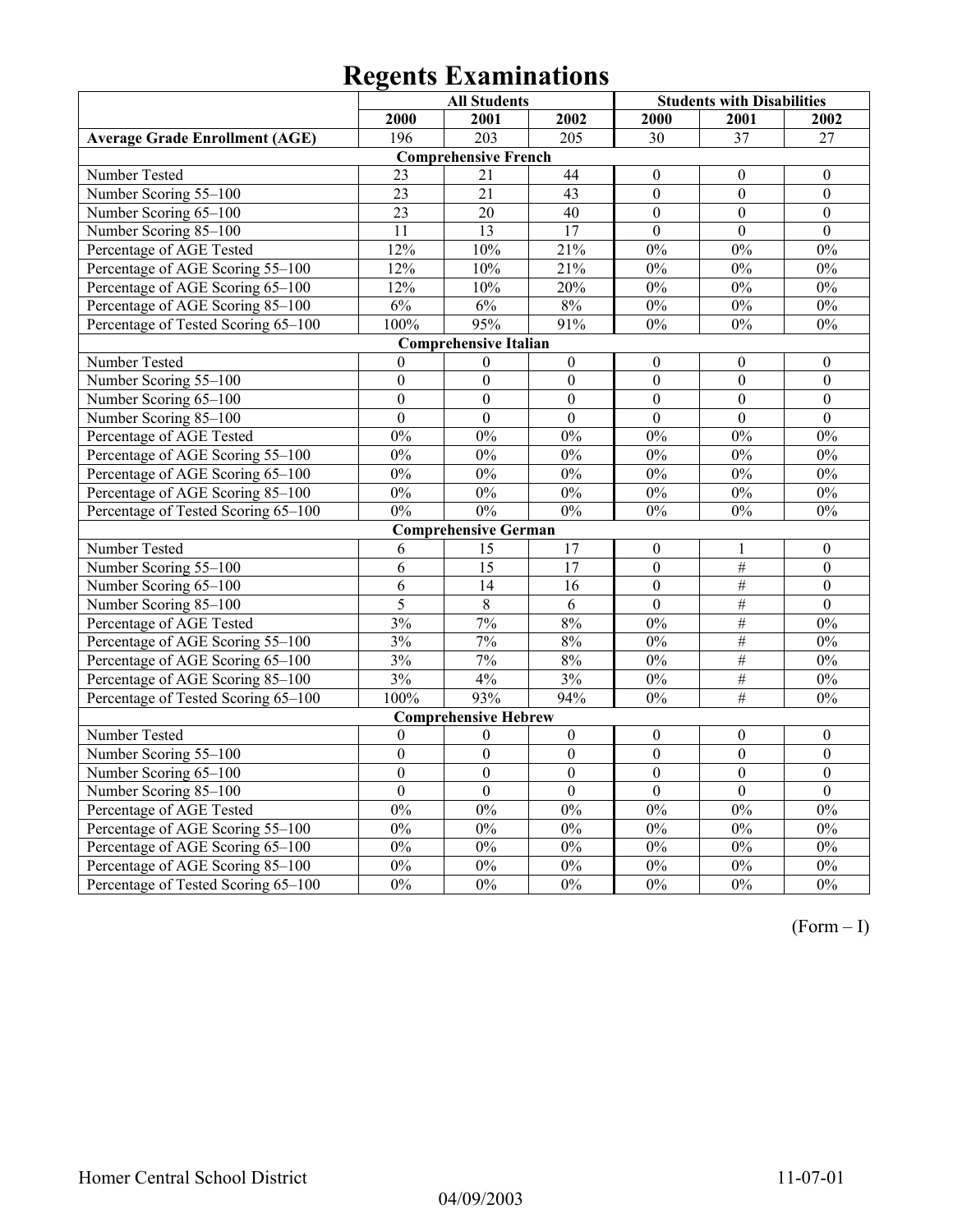|                                       |                  | <b>All Students</b>          |          |                  | <b>Students with Disabilities</b> |                  |
|---------------------------------------|------------------|------------------------------|----------|------------------|-----------------------------------|------------------|
|                                       | 2000             | 2001                         | 2002     | 2000             | 2001                              | 2002             |
| <b>Average Grade Enrollment (AGE)</b> | 196              | 203                          | 205      | 30               | 37                                | 27               |
|                                       |                  | <b>Comprehensive Spanish</b> |          |                  |                                   |                  |
| Number Tested                         | 39               | 76                           | 63       |                  | $\overline{2}$                    | $\theta$         |
| Number Scoring 55-100                 | 39               | 75                           | 62       | $\overline{H}$   | $\#$                              | $\boldsymbol{0}$ |
| Number Scoring 65-100                 | 37               | 72                           | 57       | #                | #                                 | $\theta$         |
| Number Scoring 85-100                 | 15               | 46                           | 17       | #                | #                                 | $\Omega$         |
| Percentage of AGE Tested              | 20%              | 37%                          | 31%      | $\#$             | #                                 | $0\%$            |
| Percentage of AGE Scoring 55-100      | 20%              | 37%                          | 30%      | $\#$             | #                                 | $0\%$            |
| Percentage of AGE Scoring 65-100      | 19%              | 35%                          | 28%      | #                | #                                 | $0\%$            |
| Percentage of AGE Scoring 85-100      | 8%               | 23%                          | 8%       | #                | #                                 | 0%               |
| Percentage of Tested Scoring 65-100   | 95%              | 95%                          | 90%      | #                | #                                 | $0\%$            |
|                                       |                  | <b>Comprehensive Latin</b>   |          |                  |                                   |                  |
| Number Tested                         | $\mathbf{0}$     | 0                            | $\theta$ | $\boldsymbol{0}$ | $\theta$                          | $\theta$         |
| Number Scoring 55-100                 | $\theta$         | $\theta$                     | $\theta$ | $\theta$         | $\theta$                          | $\theta$         |
| Number Scoring 65-100                 | $\boldsymbol{0}$ | $\theta$                     | $\theta$ | $\theta$         | $\theta$                          | $\theta$         |
| Number Scoring 85-100                 | $\theta$         | $\theta$                     | $\theta$ | $\theta$         | $\theta$                          | $\Omega$         |
| Percentage of AGE Tested              | $0\%$            | $0\%$                        | $0\%$    | $0\%$            | $0\%$                             | $0\%$            |
| Percentage of AGE Scoring 55-100      | $0\%$            | $0\%$                        | $0\%$    | $0\%$            | $0\%$                             | $0\%$            |
| Percentage of AGE Scoring 65-100      | $0\%$            | $0\%$                        | $0\%$    | 0%               | $0\%$                             | $0\%$            |
| Percentage of AGE Scoring 85-100      | $0\%$            | $0\%$                        | $0\%$    | 0%               | $0\%$                             | $0\%$            |
| Percentage of Tested Scoring 65-100   | $0\%$            | $0\%$                        | $0\%$    | $0\%$            | $0\%$                             | $0\%$            |

 $(Form - J)$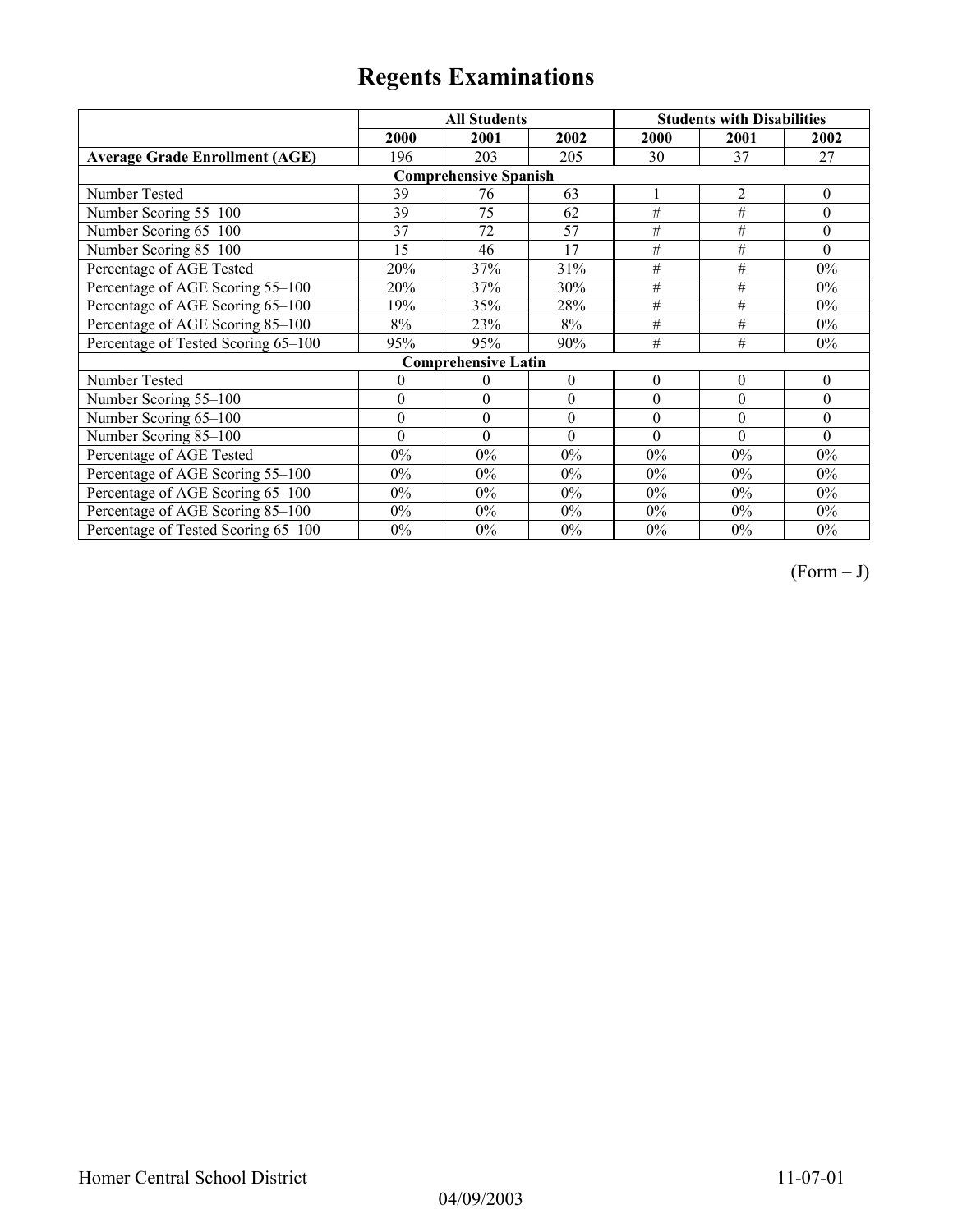|                                           | <b>All Students</b>                          |                                          |                  | <b>Students with Disabilities</b> |                  |                  |
|-------------------------------------------|----------------------------------------------|------------------------------------------|------------------|-----------------------------------|------------------|------------------|
|                                           | 2000                                         | 2001                                     | 2002             | 2000                              | 2001             | 2002             |
| <b>Average Grade Enrollment (AGE)</b>     | 196                                          | 203                                      | 205              | 30                                | 37               | 27               |
|                                           |                                              | <b>Sequential Mathematics, Course II</b> |                  |                                   |                  |                  |
| Number Tested                             | 178                                          | 153                                      | 146              | $\boldsymbol{0}$                  | 5                | $\overline{c}$   |
| Number Scoring 55-100                     | 160                                          | 124                                      | 133              | $\mathbf{0}$                      | $\overline{3}$   | $\#$             |
| Number Scoring 65-100                     | 147                                          | 107                                      | 125              | $\overline{0}$                    | 1                | $\#$             |
| Number Scoring 85-100                     | 85                                           | 46                                       | 65               | $\mathbf{0}$                      | $\overline{0}$   | $\#$             |
| Percentage of AGE Tested                  | 91%                                          | 75%                                      | 71%              | $0\%$                             | 14%              | $\#$             |
| Percentage of AGE Scoring 55-100          | 82%                                          | 61%                                      | 65%              | 0%                                | 8%               | $\#$             |
| Percentage of AGE Scoring 65-100          | 75%                                          | 53%                                      | 61%              | $0\%$                             | 3%               | $\#$             |
| Percentage of AGE Scoring 85-100          | 43%                                          | 23%                                      | 32%              | 0%                                | $0\%$            | $\overline{\#}$  |
| Percentage of Tested Scoring 65-100       | 83%                                          | 70%                                      | 86%              | $0\%$                             | 20%              | $\overline{\#}$  |
| <b>Sequential Mathematics, Course III</b> |                                              |                                          |                  |                                   |                  |                  |
| Number Tested                             | 107                                          | 163                                      | 89               | $\boldsymbol{0}$                  | $\overline{2}$   | 1                |
| Number Scoring 55-100                     | 95                                           | 147                                      | 81               | $\mathbf{0}$                      | #                | $\overline{\#}$  |
| Number Scoring 65-100                     | 80                                           | 126                                      | 75               | $\mathbf{0}$                      | $\overline{\#}$  | $\#$             |
| Number Scoring 85-100                     | 34                                           | 57                                       | $\overline{37}$  | $\mathbf{0}$                      | $\overline{\#}$  | #                |
| Percentage of AGE Tested                  | 55%                                          | 80%                                      | 43%              | $0\%$                             | $\overline{\#}$  | #                |
| Percentage of AGE Scoring 55-100          | 48%                                          | 72%                                      | 40%              | $0\%$                             | $\overline{\#}$  | #                |
| Percentage of AGE Scoring 65-100          | 41%                                          | 62%                                      | 37%              | $0\%$                             | $\overline{\#}$  | #                |
| Percentage of AGE Scoring 85-100          | 17%                                          | 28%                                      | 18%              | $0\%$                             | $\overline{\#}$  | $\overline{\#}$  |
| Percentage of Tested Scoring 65-100       | 75%                                          | 77%                                      | 84%              | $0\%$                             | $\overline{\#}$  | $\overline{\#}$  |
|                                           | Mathematics B (first administered June 2001) |                                          |                  |                                   |                  |                  |
| Number Tested                             |                                              | $\boldsymbol{0}$                         | $\boldsymbol{0}$ |                                   | $\boldsymbol{0}$ | $\boldsymbol{0}$ |
| Number Scoring 55-100                     |                                              | $\boldsymbol{0}$                         | $\boldsymbol{0}$ |                                   | $\mathbf{0}$     | $\boldsymbol{0}$ |
| Number Scoring 65-100                     |                                              | $\boldsymbol{0}$                         | $\boldsymbol{0}$ |                                   | $\boldsymbol{0}$ | $\boldsymbol{0}$ |
| Number Scoring 85-100                     |                                              | $\mathbf{0}$                             | $\mathbf{0}$     |                                   | $\theta$         | $\mathbf{0}$     |
| Percentage of AGE Tested                  |                                              | 0%                                       | $0\%$            |                                   | $0\%$            | $0\%$            |
| Percentage of AGE Scoring 55-100          |                                              | 0%                                       | $0\%$            |                                   | $0\%$            | $0\%$            |
| Percentage of AGE Scoring 65-100          |                                              | 0%                                       | $0\%$            |                                   | $0\%$            | $0\%$            |
| Percentage of AGE Scoring 85-100          |                                              | $0\%$                                    | $0\%$            |                                   | $0\%$            | $0\%$            |
| Percentage of Tested Scoring 65-100       |                                              | $0\%$                                    | $0\%$            |                                   | $0\%$            | $0\%$            |

 $(Form - K)$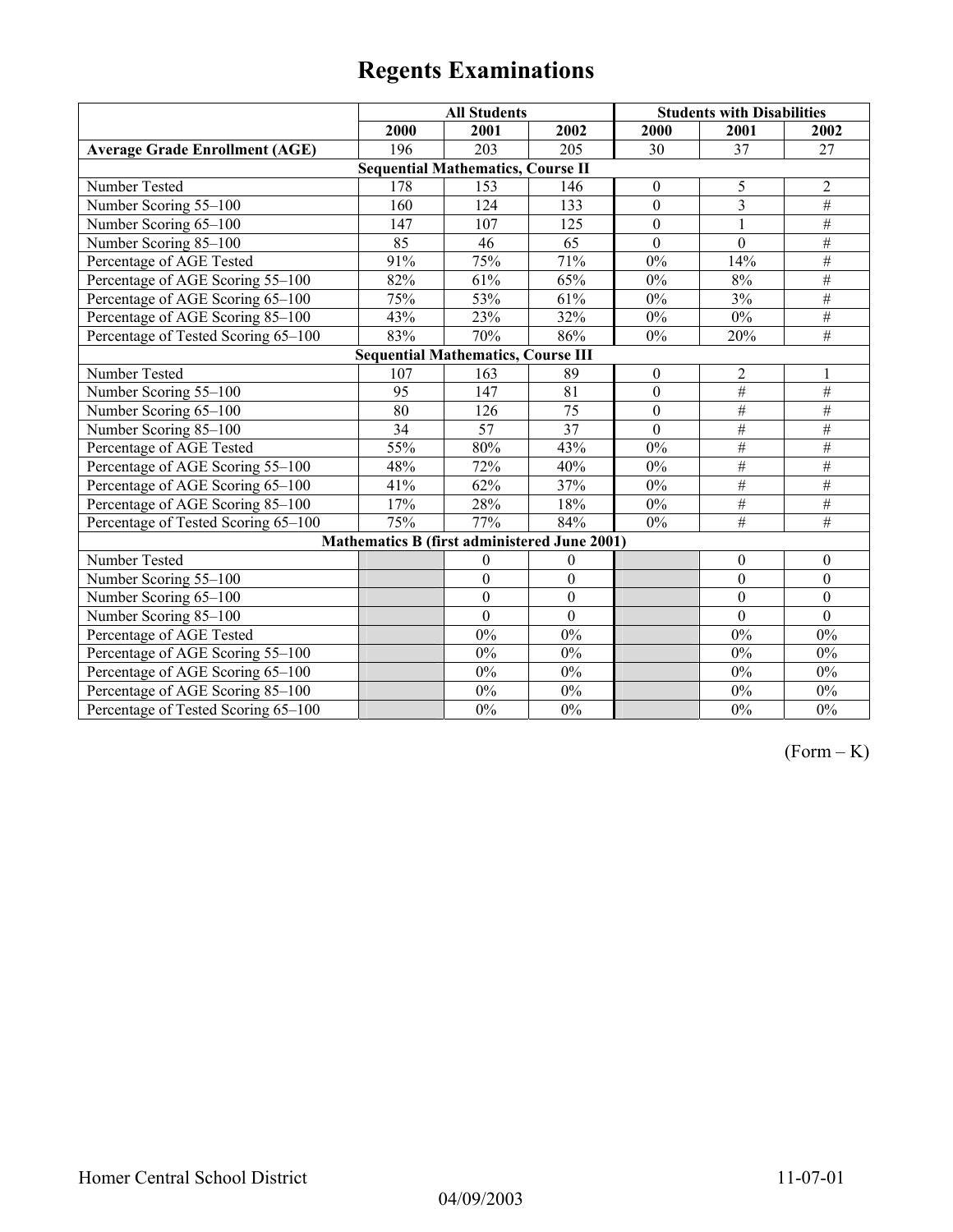|                                       | <b>All Students</b> |                                                 |                                                   | <b>Students with Disabilities</b> |                  |              |
|---------------------------------------|---------------------|-------------------------------------------------|---------------------------------------------------|-----------------------------------|------------------|--------------|
|                                       | 2000                | 2001                                            | 2002                                              | 2000                              | 2001             | 2002         |
| <b>Average Grade Enrollment (AGE)</b> | 196                 | 203                                             | 205                                               | 30                                | 37               | 27           |
|                                       |                     |                                                 | Earth Science (last administered January 2001)    |                                   |                  |              |
| Number Tested                         | 212                 | 35                                              |                                                   | 8                                 | $\boldsymbol{0}$ |              |
| Number Scoring 55-100                 | 196                 | 22                                              |                                                   | $\overline{8}$                    | $\mathbf{0}$     |              |
| Number Scoring 65-100                 | 163                 | 16                                              |                                                   | $\overline{7}$                    | $\mathbf{0}$     |              |
| Number Scoring 85-100                 | 66                  | $\mathbf{0}$                                    |                                                   |                                   | $\Omega$         |              |
| Percentage of AGE Tested              | 108%                | 17%                                             |                                                   | 27%                               | $0\%$            |              |
| Percentage of AGE Scoring 55-100      | 100%                | 11%                                             |                                                   | 27%                               | $0\%$            |              |
| Percentage of AGE Scoring 65-100      | 83%                 | 8%                                              |                                                   | 23%                               | $0\%$            |              |
| Percentage of AGE Scoring 85-100      | 34%                 | $0\%$                                           |                                                   | 3%                                | $0\%$            |              |
| Percentage of Tested Scoring 65-100   | 77%                 | 46%                                             |                                                   | 88%                               | $0\%$            |              |
|                                       |                     | <b>Biology (last administered January 2001)</b> |                                                   |                                   |                  |              |
| Number Tested                         | 182                 | 24                                              |                                                   | $\mathbf{0}$                      | $\boldsymbol{0}$ |              |
| Number Scoring 55-100                 | 172                 | 22                                              |                                                   | $\theta$                          | $\mathbf{0}$     |              |
| Number Scoring 65-100                 | 145                 | 17                                              |                                                   | $\Omega$                          | $\mathbf{0}$     |              |
| Number Scoring 85-100                 | 38                  | 3                                               |                                                   | $\mathbf{0}$                      | $\mathbf{0}$     |              |
| Percentage of AGE Tested              | 93%                 | 12%                                             |                                                   | 0%                                | $0\%$            |              |
| Percentage of AGE Scoring 55-100      | 88%                 | 11%                                             |                                                   | 0%                                | $0\%$            |              |
| Percentage of AGE Scoring 65-100      | 74%                 | 8%                                              |                                                   | $0\%$                             | $0\%$            |              |
| Percentage of AGE Scoring 85-100      | 19%                 | $1\%$                                           |                                                   | 0%                                | $0\%$            |              |
| Percentage of Tested Scoring 65-100   | 80%                 | 71%                                             |                                                   | 0%                                | $0\%$            |              |
|                                       |                     |                                                 | <b>Chemistry (last administered January 2002)</b> |                                   |                  |              |
| Number Tested                         | 84                  | 122                                             |                                                   | $\overline{4}$                    | 3                | $\theta$     |
| Number Scoring 55-100                 | 74                  | 116                                             | $\overline{\#}$                                   | $\overline{\#}$                   | #                | $\theta$     |
| Number Scoring 65-100                 | 66                  | 106                                             | $\overline{\#}$                                   | #                                 | #                | $\mathbf{0}$ |
| Number Scoring 85-100                 | 15                  | 38                                              | $\#$                                              | $\overline{\#}$                   | $\overline{\#}$  | $\mathbf{0}$ |
| Percentage of AGE Tested              | 43%                 | 60%                                             | $\overline{\#}$                                   | $\overline{\#}$                   | $\#$             | 0%           |
| Percentage of AGE Scoring 55-100      | 38%                 | 57%                                             | $\overline{\#}$                                   | #                                 | $\overline{\#}$  | $0\%$        |
| Percentage of AGE Scoring 65-100      | 34%                 | 52%                                             | $\#$                                              | #                                 | #                | $0\%$        |
| Percentage of AGE Scoring 85-100      | $8\%$               | 19%                                             | $\#$                                              | $\overline{\#}$                   | #                | $0\%$        |
| Percentage of Tested Scoring 65-100   | 79%                 | 87%                                             | #                                                 | $\overline{\#}$                   | $\#$             | $0\%$        |

 $(Form - L)$ 

04/09/2003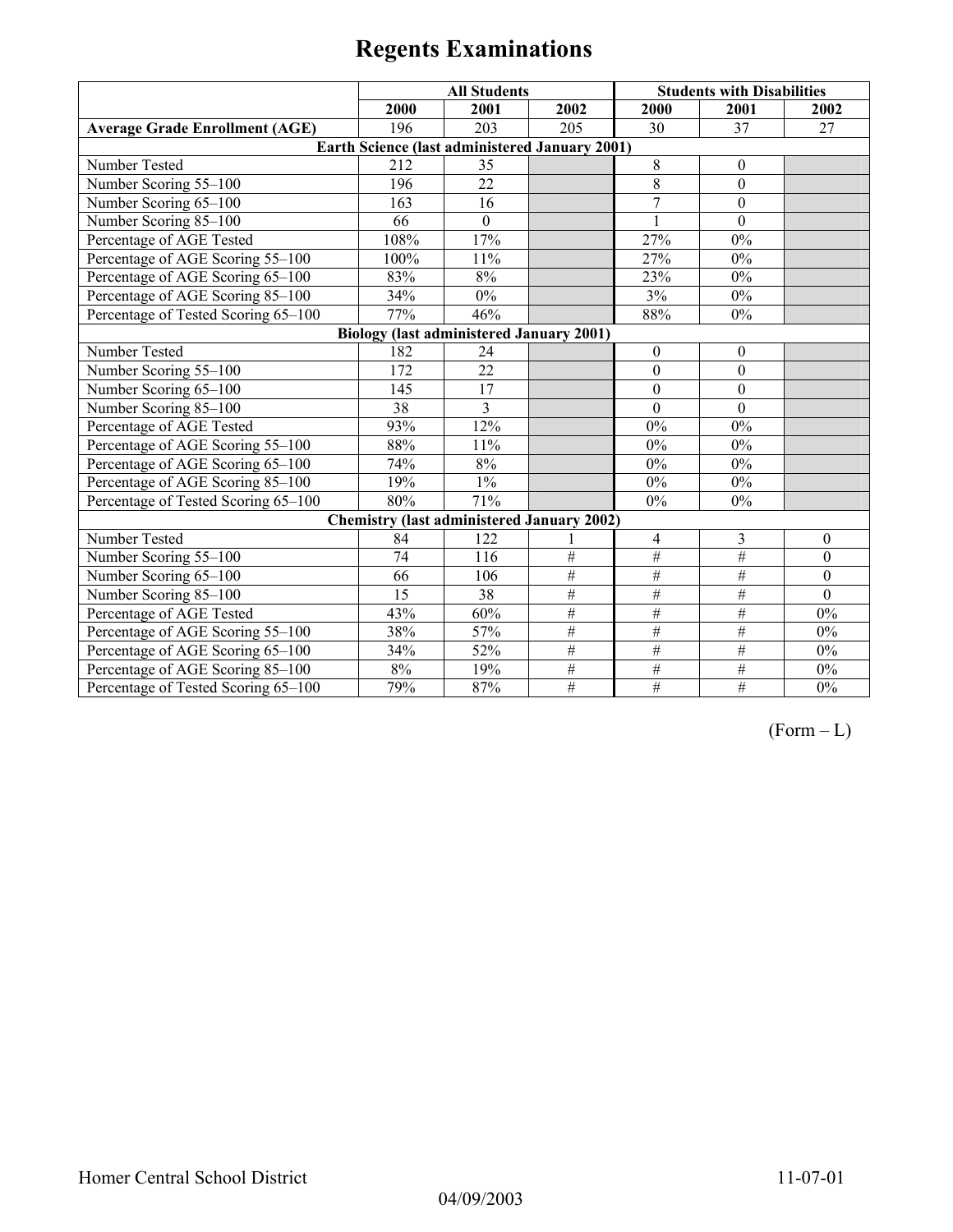|                                       | <b>All Students</b> |                                          |                                                                | <b>Students with Disabilities</b> |                 |                  |
|---------------------------------------|---------------------|------------------------------------------|----------------------------------------------------------------|-----------------------------------|-----------------|------------------|
|                                       | 2000                | 2001                                     | 2002                                                           | 2000                              | 2001            | 2002             |
| <b>Average Grade Enrollment (AGE)</b> | 196                 | 203                                      | 205                                                            | 30                                | 37              | 27               |
|                                       |                     | Physics (last administered January 2002) |                                                                |                                   |                 |                  |
| Number Tested                         | 55                  | 40                                       | $\theta$                                                       | $\sqrt{2}$                        | $\overline{2}$  | $\boldsymbol{0}$ |
| Number Scoring 55-100                 | 55                  | 40                                       | $\mathbf{0}$                                                   | $\#$                              | $\#$            | $\mathbf{0}$     |
| Number Scoring 65-100                 | 53                  | 39                                       | $\boldsymbol{0}$                                               | $\#$                              | $\overline{\#}$ | $\boldsymbol{0}$ |
| Number Scoring 85-100                 | 24                  | 12                                       | $\mathbf{0}$                                                   | $\#$                              | $\#$            | $\theta$         |
| Percentage of AGE Tested              | 28%                 | 20%                                      | $0\%$                                                          | #                                 | $\#$            | $0\%$            |
| Percentage of AGE Scoring 55-100      | 28%                 | 20%                                      | $0\%$                                                          | $\#$                              | $\#$            | $0\%$            |
| Percentage of AGE Scoring 65-100      | 27%                 | 19%                                      | $0\%$                                                          | $\#$                              | $\#$            | $0\%$            |
| Percentage of AGE Scoring 85-100      | 12%                 | 6%                                       | 0%                                                             | $\#$                              | $\#$            | $0\%$            |
| Percentage of Tested Scoring 65-100   | 96%                 | 97%                                      | $0\%$                                                          | #                                 | $\overline{H}$  | 0%               |
|                                       |                     |                                          | Physical Setting/Chemistry (first administered June 2002)      |                                   |                 |                  |
| Number Tested                         |                     |                                          | 129                                                            |                                   |                 |                  |
| Number Scoring 55-100                 |                     |                                          | 118                                                            |                                   |                 | #                |
| Number Scoring 65-100                 |                     |                                          | 102                                                            |                                   |                 | $\#$             |
| Number Scoring 85-100                 |                     |                                          | 22                                                             |                                   |                 | $\#$             |
| Percentage of AGE Tested              |                     |                                          | 63%                                                            |                                   |                 | #                |
| Percentage of AGE Scoring 55-100      |                     |                                          | 58%                                                            |                                   |                 | $\#$             |
| Percentage of AGE Scoring 65-100      |                     |                                          | 50%                                                            |                                   |                 | #                |
| Percentage of AGE Scoring 85-100      |                     |                                          | 11%                                                            |                                   |                 | $\#$             |
| Percentage of Tested Scoring 65-100   |                     |                                          | 79%                                                            |                                   |                 | #                |
|                                       |                     |                                          | <b>Physical Setting/Physics (first administered June 2002)</b> |                                   |                 |                  |
| Number Tested                         |                     |                                          | 57                                                             |                                   |                 |                  |
| Number Scoring 55-100                 |                     |                                          | 56                                                             |                                   |                 | $\overline{\#}$  |
| Number Scoring 65-100                 |                     |                                          | 46                                                             |                                   |                 | #                |
| Number Scoring 85-100                 |                     |                                          | 10                                                             |                                   |                 | $\#$             |
| Percentage of AGE Tested              |                     |                                          | 28%                                                            |                                   |                 | $\#$             |
| Percentage of AGE Scoring 55-100      |                     |                                          | 27%                                                            |                                   |                 | $\overline{\#}$  |
| Percentage of AGE Scoring 65-100      |                     |                                          | 22%                                                            |                                   |                 | #                |
| Percentage of AGE Scoring 85-100      |                     |                                          | $5\%$                                                          |                                   |                 | #                |
| Percentage of Tested Scoring 65-100   |                     |                                          | 81%                                                            |                                   |                 | #                |

(Form – M)

04/09/2003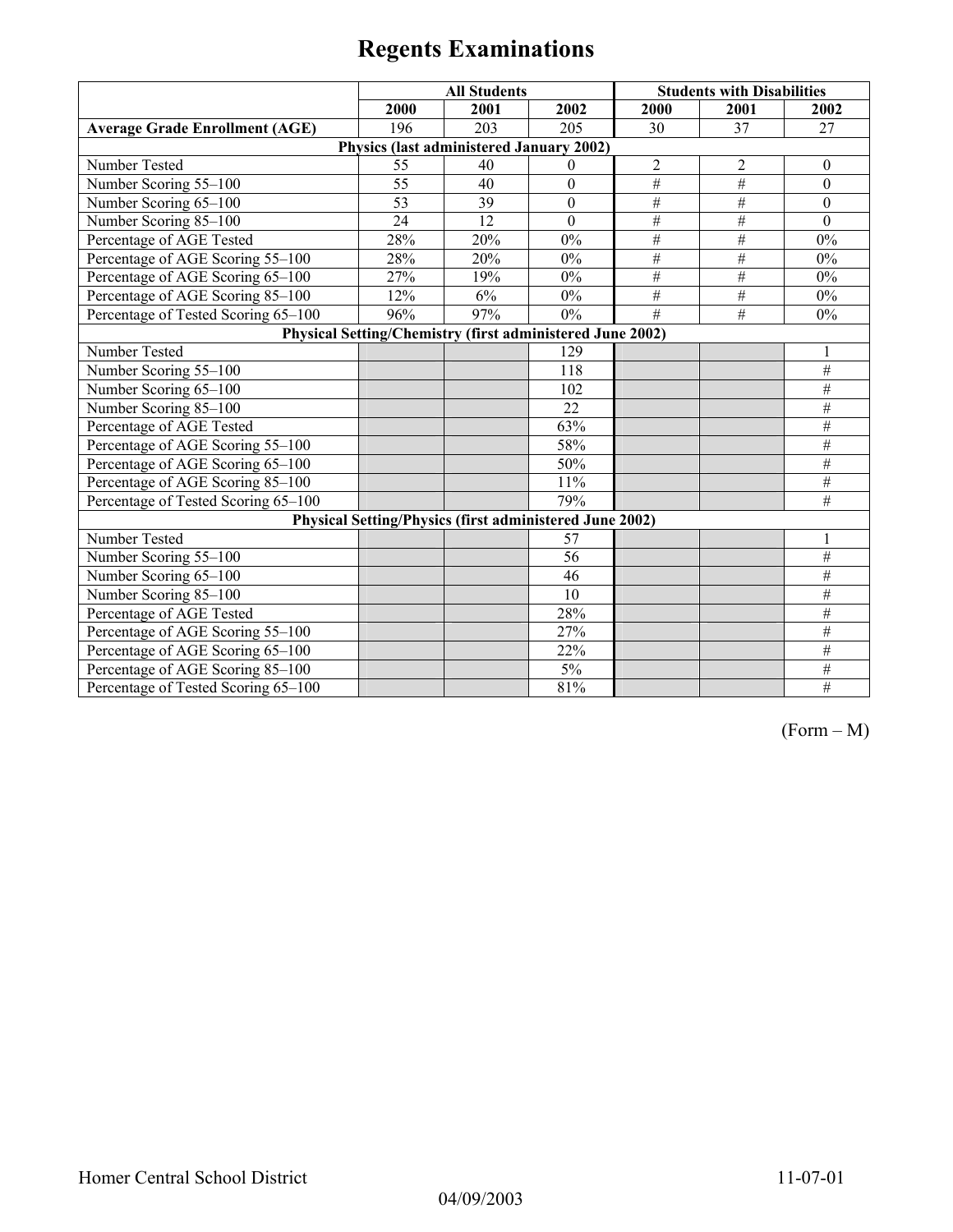## **Introduction to Occupations Examination**

|                                   | 1999–2000         |           |                   | 2000-2001 | $2001 - 2002$     |           |
|-----------------------------------|-------------------|-----------|-------------------|-----------|-------------------|-----------|
|                                   | <b>No. Tested</b> | % Passing | <b>No. Tested</b> | % Passing | <b>No. Tested</b> | % Passing |
| <b>General-Education Students</b> | 66                | 73%       | 32                | 100%      |                   | 100%      |
| <b>Students with Disabilities</b> |                   | $0\%$     |                   | 71%       |                   |           |

On school reports, 1999–2000 and 2000–2001 data are for all students with disabilities enrolled in the school. District reports contain data for all students with disabilities enrolled in the district for the 1999–2000, 2000–2001, and 2001–2002 school years.

## **Elementary-Level Social Studies**

|                 |                                   | <b>Number</b><br><b>Tested</b> | $%$ at<br><b>Level 1</b> | $%$ at<br>Level 2 | $%$ at<br>Level 3 | $%$ at<br>Level 4 |
|-----------------|-----------------------------------|--------------------------------|--------------------------|-------------------|-------------------|-------------------|
|                 | General-Education Students        | 165                            | $0\%$                    | $1\%$             | 59%               | 41%               |
| <b>Nov 2001</b> | <b>Students with Disabilities</b> | 27                             | $0\%$                    | 4%                | 63%               | 33%               |
|                 | All Students                      | 192                            | $0\%$                    | $1\%$             | 59%               | 40%               |

## **Middle-Level Social Studies**

|                  |                                   | <b>Number</b><br><b>Tested</b> | $%$ at<br>Level 1 | $%$ at<br>Level 2 | $%$ at<br>Level 3 | $%$ at<br>Level 4 |
|------------------|-----------------------------------|--------------------------------|-------------------|-------------------|-------------------|-------------------|
|                  | General-Education Students        | 177                            | $1\%$             | 15%               | 73%               | 12%               |
| <b>June 2002</b> | <b>Students with Disabilities</b> | 31                             | $0\%$             | 48%               | <b>52%</b>        | $0\%$             |
|                  | All Students                      | 208                            | $0\%$             | 20%               | 70%               | 10%               |

 $(Form - N)$